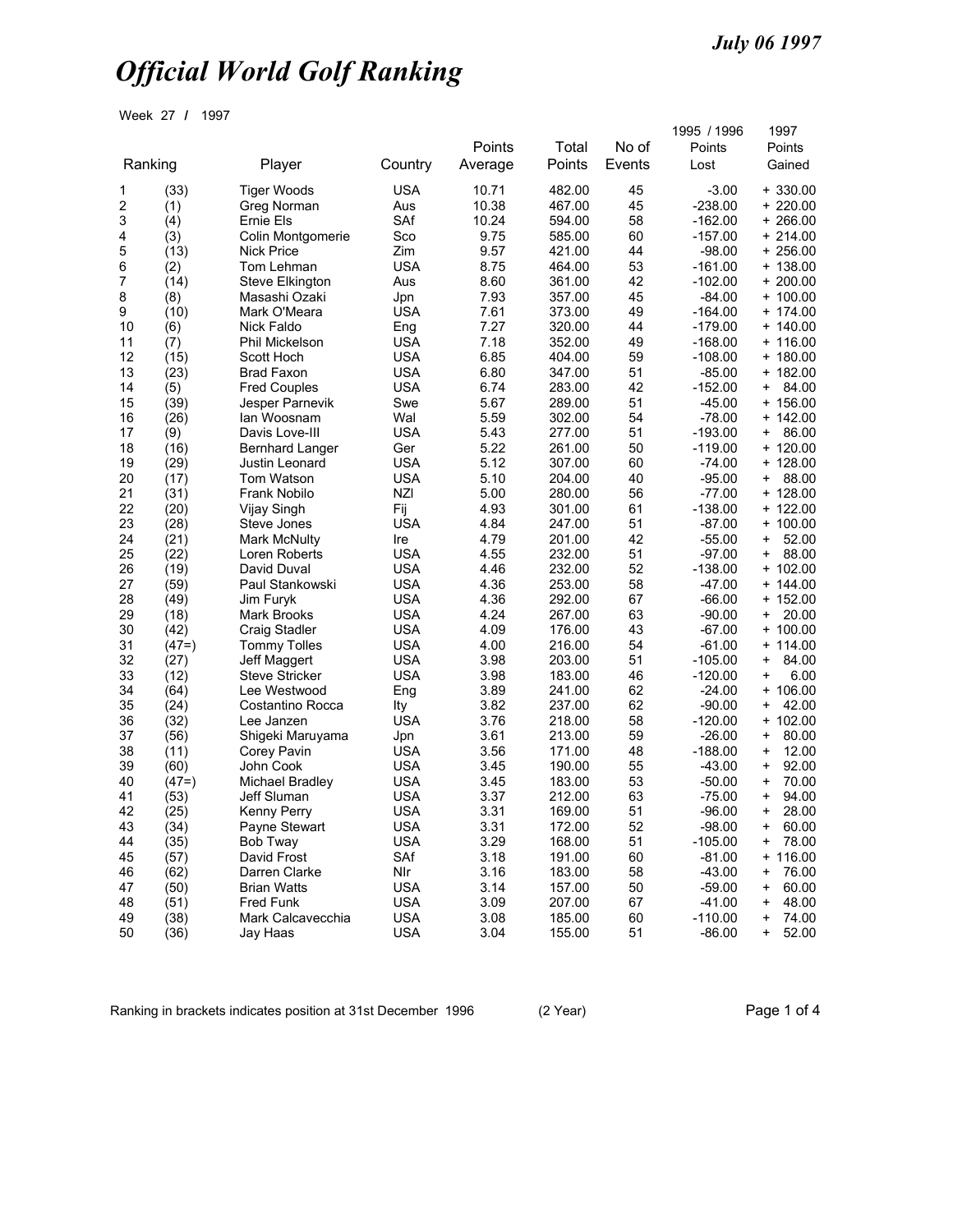Week 27 **/** 1997

|          |               |                            |                          | Points       | Total            | No of    | 1995 / 1996<br>Points |                        | 1997<br>Points |  |
|----------|---------------|----------------------------|--------------------------|--------------|------------------|----------|-----------------------|------------------------|----------------|--|
| Ranking  |               | Player                     | Country                  | Average      | Points           | Events   | Lost                  | Gained                 |                |  |
| 51       | $(84=)$       | <b>Tom Kite</b>            | <b>USA</b>               | 2.96         | 142.00           | 48       | $-34.00$              | +                      | 88.00          |  |
| 52       | (40)          | Sam Torrance               | Sco                      | 2.89         | 176.00           | 61       | $-62.00$              | $\ddot{}$              | 38.00          |  |
| 53       | $(103=)$      | <b>Scott McCarron</b>      | <b>USA</b>               | 2.82         | 161.00           | 57       | $-33.00$              | $\ddot{}$              | 104.00         |  |
| 54       | (72)          | Per-Ulrik Johansson        | Swe                      | 2.77         | 133.00           | 48       | $-28.00$              | $\ddot{}$              | 52.00          |  |
| 55       | (282)         | <b>Stuart Appleby</b>      | Aus                      | 2.71         | 157.00           | 58       | $-8.00$               | $\ddot{}$              | 132.00         |  |
| 56       | (98)          | David Ogrin                | <b>USA</b>               | 2.70         | 162.00           | 60       | $-19.00$              | $\ddot{}$              | 74.00          |  |
| 57       | (30)          | Mark McCumber              | <b>USA</b>               | 2.68         | 107.00           | 40       | $-63.00$              | $\ddot{}$              | 6.00           |  |
| 58       | (74)          | Frankie Minoza             | Phi                      | 2.66         | 125.00           | 47       | $-11.00$              | $\ddot{}$              | 32.00          |  |
| 59       | (37)          | <b>Robert Allenby</b>      | Aus                      | 2.62         | 160.00           | 61       | $-80.00$              | $\ddot{}$              | 30.00          |  |
| 60       | (41)          | Duffy Waldorf              | <b>USA</b>               | 2.61         | 128.00           | 49       | $-60.00$              | $\ddot{}$              | 24.00          |  |
| 61       | $(220=)$      | Jose M Olazabal            | Spn                      | 2.60         | 104.00           | 40       | $-19.00$              | $\ddot{}$              | 90.00          |  |
| 62       | (66)          | Naomichi Joe Ozaki         | Jpn                      | 2.53         | 162.00           | 64       | $-39.00$              | $\ddot{}$              | 50.00          |  |
| 63       | (69)          | <b>Kirk Triplett</b>       | USA                      | 2.52         | 126.00           | 50       | $-49.00$              | $\ddot{}$              | 62.00          |  |
| 64       | (161)         | Peter Lonard               | Aus                      | 2.39         | 98.00            | 41       | $-4.00$               | $\ddot{}$              | 56.00          |  |
| 65       | (86)          | Carlos Franco              | Par                      | 2.38         | 100.00           | 42       | $-21.00$              | $\ddot{}$              | 46.00          |  |
| 66       | $(103=)$      | <b>Billy Andrade</b>       | <b>USA</b>               | 2.38         | 138.00           | 58       | $-48.00$              | $\ddot{}$              | 86.00          |  |
| 67       | (43)          | <b>Billy Mayfair</b>       | <b>USA</b>               | 2.35         | 134.00           | 57       | $-68.00$              | $\ddot{}$              | 16.00          |  |
| 68       | (52)          | Craig Parry                | Aus                      | 2.34         | 164.00           | 70       | $-100.00$             | $\ddot{}$              | 52.00          |  |
| 69       | (107)         | Eduardo Romero             | Arg                      | 2.29         | 103.00           | 45       | $-28.00$              | $\ddot{}$              | 54.00          |  |
| 70       | (112)         | <b>Thomas Bjorn</b>        | Den                      | 2.16         | 108.00           | 50       | $-6.00$               | $\ddot{}$              | 38.00          |  |
| 71       | (137)         | Miguel A Martin            | Spn                      | 2.13         | 113.00           | 53       | $-10.00$              | $\ddot{}$              | 52.00          |  |
| 72       | (46)          | <b>Peter Senior</b>        | Aus                      | 2.12<br>2.11 | 127.00           | 60       | $-83.00$              | $\ddot{}$              | 22.00          |  |
| 73       | $(84=)$       | <b>Clarence Rose</b>       | <b>USA</b>               |              | 114.00           | 54<br>64 | $-6.00$               | $\ddot{}$              | 32.00          |  |
| 74       | (110)         | <b>Retief Goosen</b>       | SAf                      | 2.06         | 132.00<br>107.00 |          | $-57.00$              | $\ddot{}$              | 86.00          |  |
| 75<br>76 | $(132=)$      | Dudley Hart                | <b>USA</b><br><b>USA</b> | 2.06<br>1.97 | 122.00           | 52<br>62 | $-5.00$               | $\ddot{}$              | 44.00<br>54.00 |  |
| 77       | (87)<br>(124) | Paul Goydos                | <b>USA</b>               | 1.96         | 110.00           | 56       | $-50.00$<br>$-19.00$  | $\ddot{}$<br>$\ddot{}$ | 48.00          |  |
| 78       |               | <b>Andrew Magee</b>        | <b>USA</b>               | 1.96         | 106.00           | 54       | $-44.00$              | $\ddot{}$              | 48.00          |  |
| 79       | (90)<br>(55)  | <b>Brad Bryant</b>         | <b>USA</b>               | 1.93         | 79.00            | 41       | $-52.00$              |                        | 10.00          |  |
| 80       | (138)         | D A Weibring<br>Mark James |                          | 1.92         | 92.00            | 48       | $-32.00$              | +<br>$\ddot{}$         | 60.00          |  |
| 81       | (99)          | <b>Tim Herron</b>          | Eng<br><b>USA</b>        | 1.88         | 98.00            | 52       | $-36.00$              | $\ddot{}$              | 44.00          |  |
| 82       | $(218=)$      | Phil Blackmar              | <b>USA</b>               | 1.88         | 105.00           | 56       | $-14.00$              | $\ddot{}$              | 76.00          |  |
| 83       | (67)          | Yoshinori Kaneko           |                          | 1.87         | 116.00           | 62       | $-52.00$              | $\ddot{}$              | 32.00          |  |
| 84       | $(899=)$      | Robert Damron              | Jpn<br>USA               | 1.85         | 74.00            | 40       | 0.00                  | $\ddot{}$              | 74.00          |  |
| 85       | $(103=)$      | Paul Broadhurst            | Eng                      | 1.83         | 115.00           | 63       | $-26.00$              | $\ddot{}$              | 36.00          |  |
| 86       | (128)         | <b>Hal Sutton</b>          | <b>USA</b>               | 1.80         | 110.00           | 61       | $-29.00$              | $\ddot{}$              | 56.00          |  |
| 87       | (116)         | Larry Nelson               | <b>USA</b>               | 1.80         | 81.00            | 45       | $-27.00$              | $\ddot{}$              | 40.00          |  |
| 88       | (150)         | <b>Rick Fehr</b>           | <b>USA</b>               | 1.80         | 79.00            | 44       | $-13.00$              | $\ddot{}$              | 34.00          |  |
| 89       | (81)          | Paul McGinley              | Ire                      | 1.76         | 104.00           | 59       | $-34.00$              | $\ddot{}$              | 26.00          |  |
| 90       | (179)         | Michael Long               | <b>NZI</b>               | 1.75         | 70.00            | 40       | $-1.00$               | $\ddot{}$              | 30.00          |  |
| 91       | (97)          | <b>Peter Mitchell</b>      | Eng                      | 1.74         | 101.00           | 58       | $-29.00$              | $\ddot{}$              | 28.00          |  |
| 92       | (73)          | <b>Brandt Jobe</b>         | USA                      | 1.73         | 78.00            | 45       | $-50.00$              | $\pmb{+}$              | 28.00          |  |
| 93       | (130)         | Hisayuki Sasaki            | Jpn                      | 1.73         | 109.00           | 63       | $-28.00$              | +                      | 48.00          |  |
| 94       | (71)          | Miguel A Jimenez           | Spn                      | 1.73         | 95.00            | 55       | $-40.00$              | $\ddot{}$              | 10.00          |  |
| 95       | (61)          | Rocco Mediate              | <b>USA</b>               | 1.72         | 74.00            | 43       | $-47.00$              | $\ddot{}$              | 18.00          |  |
| 96       | (117)         | Hajime Meshiai             | Jpn                      | 1.71         | 94.00            | 55       | $-12.00$              | $\ddot{}$              | 28.00          |  |
| 97       | (65)          | Wayne Westner              | SAf                      | 1.71         | 87.00            | 51       | $-60.00$              | $\ddot{}$              | 26.00          |  |
| 98       | (106)         | Jose Coceres               | Arg                      | 1.70         | 85.00            | 50       | $-23.00$              | $\ddot{}$              | 26.00          |  |
| 99       | (70)          | <b>Andrew Coltart</b>      | Sco                      | 1.69         | 100.00           | 59       | $-48.00$              | $\ddag$                | 18.00          |  |
| $100 =$  | (167)         | Mark Wiebe                 | <b>USA</b>               | 1.67         | 85.00            | 51       | $-20.00$              | $\ddot{}$              | 52.00          |  |
|          |               |                            |                          |              |                  |          |                       |                        |                |  |

Ranking in brackets indicates position at 31st December 1996 (2 Year) Page 2 of 4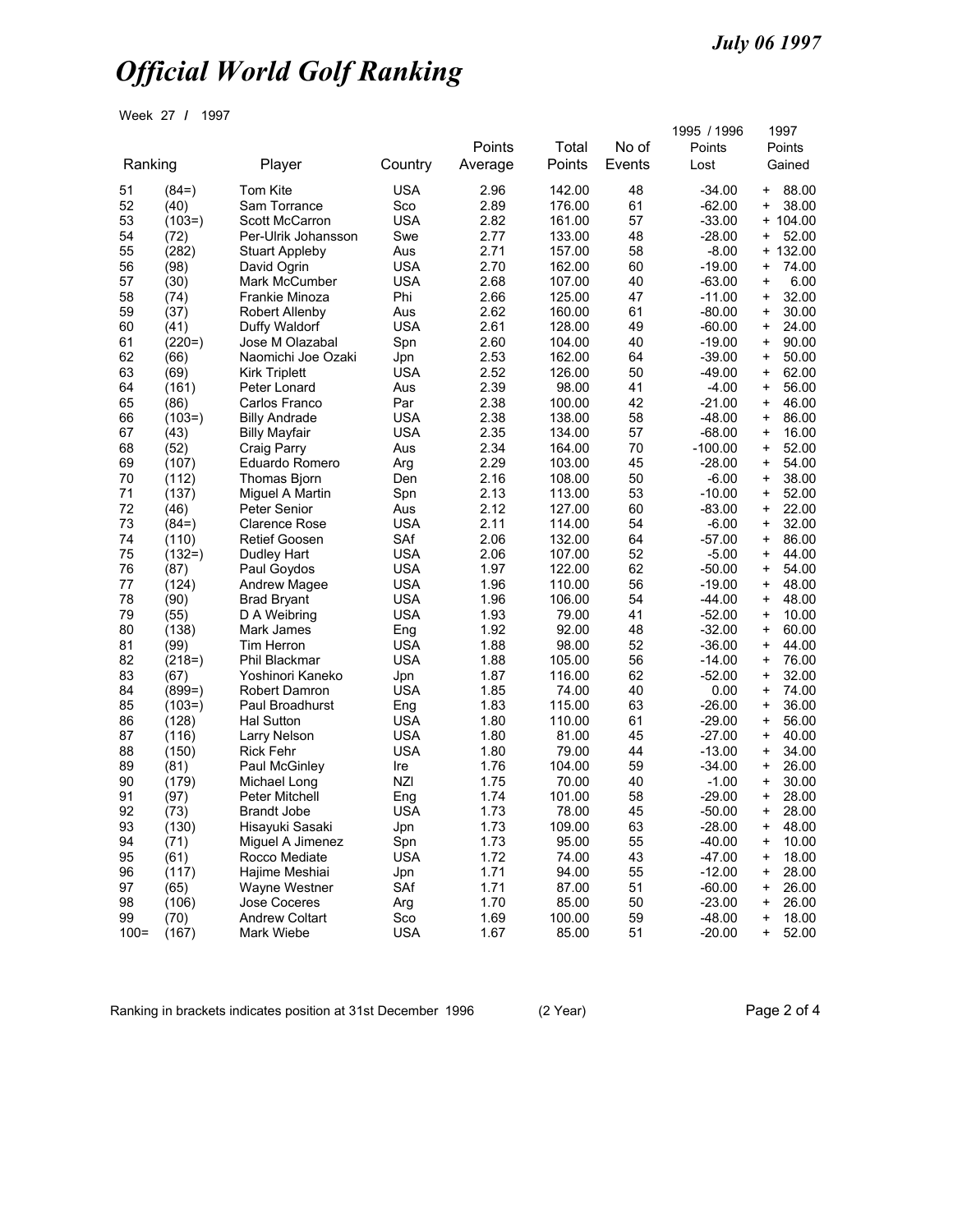Week 27 **/** 1997

|               |                |                              |                          | Points       | Total          | No of    | 1995 / 1996<br>Points |                | 1997<br>Points |
|---------------|----------------|------------------------------|--------------------------|--------------|----------------|----------|-----------------------|----------------|----------------|
| Ranking       |                | Player                       | Country                  | Average      | Points         | Events   | Lost                  |                | Gained         |
| $100 =$       | (91)           | John Daly                    | <b>USA</b>               | 1.67         | 95.00          | 57       | $-29.00$              | +              | 12.00          |
| 102           | (153)          | Peter Teravainen             | USA                      | 1.66         | 88.00          | 53       | $-3.00$               | $\ddot{}$      | 24.00          |
| 103           | (162)          | <b>Richard Green</b>         | Aus                      | 1.66         | 78.00          | 47       | $-15.00$              | +              | 46.00          |
| 104           | $(95=)$        | Padraig Harrington           | Ire                      | 1.64         | 87.00          | 53       | $-27.00$              | $\ddot{}$      | 30.00          |
| 105           | (63)           | Woody Austin                 | <b>USA</b>               | 1.64         | 113.00         | 69       | -70.00                | +              | 8.00           |
| 106           | (100)          | Barry Lane                   | Eng                      | 1.61         | 90.00          | 56       | $-19.00$              | $\ddot{}$      | 14.00          |
| 107           | (88)           | Larry Mize                   | <b>USA</b>               | 1.60         | 77.00          | 48       | $-43.00$              | +              | 30.00          |
| 108           | (80)           | Stephen Ames                 | Can                      | 1.60         | 80.00          | 50       | $-39.00$              | +              | 22.00          |
| 109           | $(220=)$       | <b>Stewart Cink</b>          | <b>USA</b>               | 1.58         | 68.00          | 43       | $-7.00$               | +              | 42.00          |
| 110           | (139)          | Russ Cochran                 | <b>USA</b>               | 1.57         | 99.00          | 63       | $-10.00$              | $\ddag$        | 34.00          |
| 111           | (143)          | Jerry Kelly                  | <b>USA</b>               | 1.56         | 89.00          | 57       | $-14.00$              | +              | 32.00          |
| 112           | (125)          | Paul Azinger                 | <b>USA</b>               | 1.55         | 73.00          | 47       | $-28.00$              | $\ddot{}$      | 34.00          |
| 113           | (75)           | Wayne Riley                  | Aus                      | 1.53         | 95.00          | 62       | $-57.00$              | +              | 20.00          |
| 114           | (144)          | David Gilford                | Eng                      | 1.50         | 75.00          | 50       | $-26.00$              | $\ddot{}$      | 34.00          |
| 115           | (82)           | Lennie Clements              | <b>USA</b>               | 1.49         | 73.00          | 49       | $-43.00$              | +              | 24.00          |
| 116           | (68)           | John Huston                  | <b>USA</b>               | 1.47         | 78.00          | 53       | $-63.00$              | +              | 18.00          |
| $117 =$       | (111)          | Jay Don Blake                | <b>USA</b>               | 1.46         | 82.00          | 56       | $-50.00$              | $\ddot{}$      | 48.00          |
| $117 =$       | (113)          | Jean Van de Velde            | Frn                      | 1.46         | 82.00          | 56       | $-25.00$              | +              | 22.00          |
| 119           | $(118=)$       | <b>Steve Lowery</b>          | <b>USA</b>               | 1.46         | 92.00          | 63       | $-46.00$              | +              | 46.00          |
| 120           | (93)           | Alex Cejka                   | Ger                      | 1.46         | 73.00          | 50       | $-25.00$              | $\ddot{}$      | 8.00           |
| 121           | (246)          | Stephen Leaney               | Aus                      | 1.45         | 58.00          | 40       | $-1.00$               | +              | 30.00          |
| 122           | (83)           | Tom Purtzer                  | <b>USA</b>               | 1.45         | 71.00          | 49       | $-35.00$              | $\ddot{}$      | 24.00          |
| 123           | (76)           | Hidemichi Tanaka             | Jpn                      | 1.43         | 93.00          | 65       | $-17.00$              | +              | 6.00           |
| 124           | (92)           | Peter O'Malley               | Aus                      | 1.42         | 88.00          | 62       | $-48.00$              | +              | 30.00          |
| 125           | $(351=)$       | Steven Alker                 | <b>NZI</b>               | 1.40         | 56.00          | 40       | 0.00                  | $\ddot{}$      | 38.00          |
| 126           | (77)           | <b>Todd Hamilton</b>         | <b>USA</b>               | 1.39         | 75.00          | 54       | $-55.00$              | +              | 18.00          |
| 127           | $(159=)$       | Ignacio Garrido              | Spn                      | 1.38         | 72.00          | 52       | $-33.00$              | +              | 44.00          |
| 128           | (166)          | Toshimitsu Izawa             | Jpn                      | 1.38         | 69.00          | 50       | $-15.00$              | $\ddot{}$      | 32.00          |
| $129 =$       | (178)          | Dan Forsman                  | <b>USA</b>               | 1.38         | 66.00          | 48       | $-18.00$              | +              | 38.00          |
| $129 =$       | (94)           | <b>Greg Turner</b>           | <b>NZI</b>               | 1.38         | 66.00          | 48       | $-28.00$              | $\ddot{}$      | 8.00           |
| 131           | (261)          | Don Pooley                   | <b>USA</b>               | 1.37         | 56.00          | 41       | $-17.00$              | +              | 44.00          |
| 132           | (148)          | Glen Day                     | <b>USA</b>               | 1.36         | 79.00          | 58       | $-29.00$              | +              | 28.00          |
| 133           | (45)           | Peter Jacobsen               | <b>USA</b>               | 1.36         | 64.00          | 47       | $-112.00$             | +              | 34.00          |
| 134           | $(95=)$        | Kazuhiko Hosokawa            | Jpn                      | 1.34         | 91.00          | 68       | $-9.00$               | +              | 4.00           |
| 135           | (54)           | Scott Simpson                | <b>USA</b>               | 1.33         | 64.00          | 48       | $-84.00$              | +              | 10.00          |
| 136           | (121)          | David Ishii                  | <b>USA</b>               | 1.32         | 74.00          | 56       | $-15.00$              | $\ddot{}$      | 12.00          |
| 137           | (127)          | <b>Bob Estes</b>             | <b>USA</b>               | 1.30         | 56.00          | 43       | $-31.00$              | +              | 16.00          |
| $138 =$       | (89)           | <b>Fuzzy Zoeller</b>         | <b>USA</b>               | 1.30         | 52.00          | 40       | $-39.00$              | $\ddot{}$      | 20.00          |
| $138 =$       | (122)          | <b>Bill Glasson</b>          | <b>USA</b>               | 1.30         | 52.00          | 40       | $-43.00$              | +              | 34.00          |
| $138 =$       | $(146=)$       | Raymond Russell              | Sco                      | 1.30         | 65.00          | 50       | $-19.00$              | +              | 24.00          |
| 141           | (268)          |                              |                          | 1.27         | 52.00          | 41       | $-4.00$               | +              | 30.00          |
|               |                | Tateo Jet Ozaki              | Jpn                      |              | 71.00          | 56       | $-15.00$              | $\ddot{}$      |                |
| 142<br>$143=$ | (136)<br>(184) | Joey Sindelar<br>Hideki Kase | USA<br>Jpn               | 1.27<br>1.25 | 80.00          | 64       | $-5.00$               | +              | 16.00<br>20.00 |
| $143=$        | (155)          | Mike Brisky                  | <b>USA</b>               | 1.25         | 75.00          | 60       | $-19.00$              | $\ddag$        | 26.00          |
| 145           | (135)          | Satoshi Higashi              |                          | 1.24         | 87.00          | 70       | $-25.00$              | +              | 16.00          |
| $146 =$       |                |                              | Jpn                      |              | 73.00          |          |                       |                | 52.00          |
| $146 =$       | (206)<br>(123) | Doug Martin<br>Robert Gamez  | <b>USA</b><br><b>USA</b> | 1.24<br>1.24 | 73.00          | 59<br>59 | $-31.00$<br>$-28.00$  | $\ddot{}$<br>+ | 16.00          |
| 148           | (187)          |                              | Eng                      | 1.23         | 64.00          | 52       | $-23.00$              | +              | 36.00          |
|               |                | Jamie Spence<br>Nolan Henke  |                          |              |                |          | $-36.00$              | $\ddag$        |                |
| 149           | (108)          |                              | <b>USA</b>               | 1.21         | 58.00<br>77.00 | 48       |                       |                | 12.00<br>6.00  |
| 150           | (78)           | Michael Campbell             | <b>NZI</b>               | 1.20         |                | 64       | $-50.00$              | $\ddot{}$      |                |

Ranking in brackets indicates position at 31st December 1996 (2 Year) Page 3 of 4